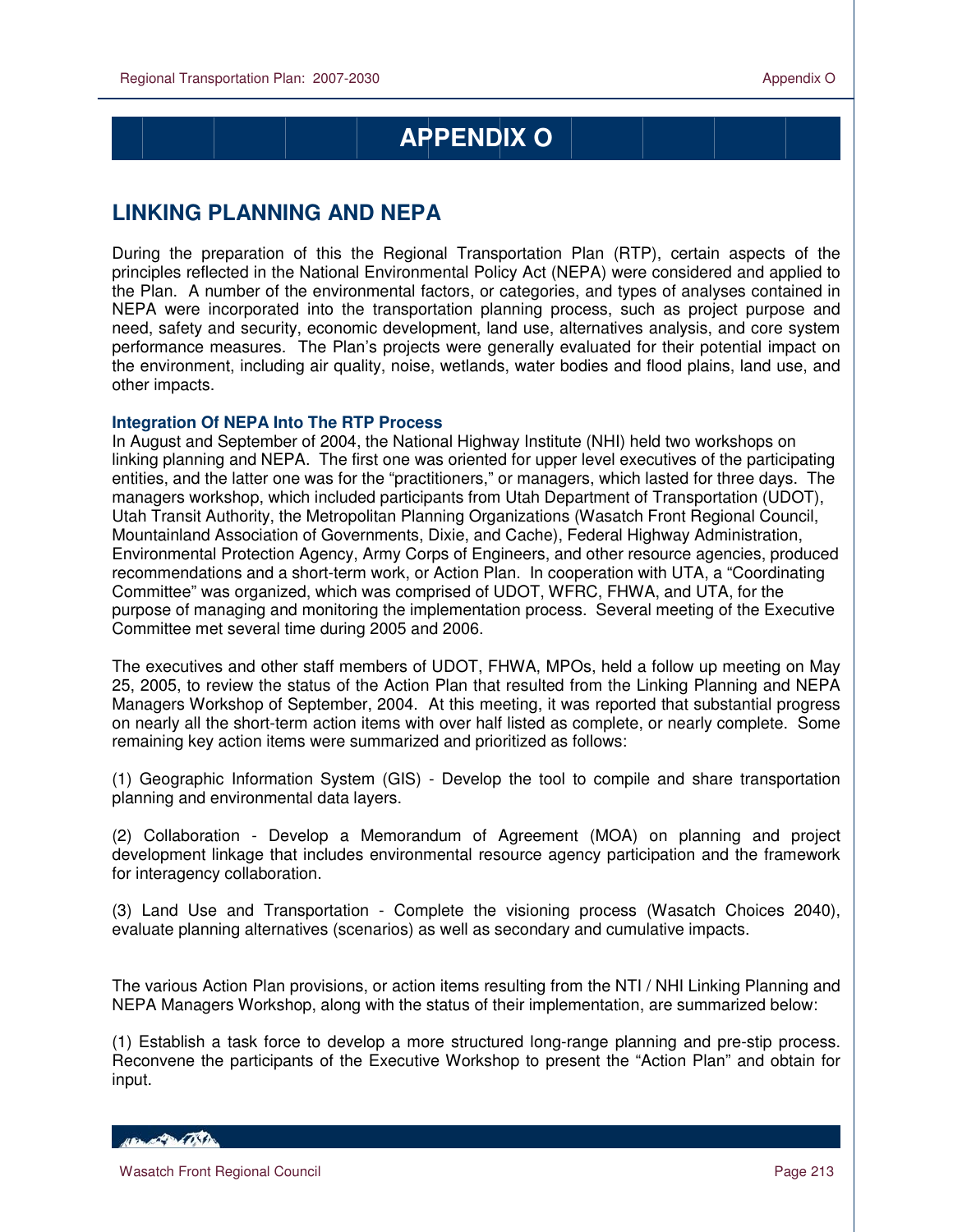**Status:** A task force or Coordinating Committee has been organized and is functioning. It has been meeting for the past several months since the course. Representatives from UDOT, UTA, WFRC, MAG, and FHWA comprise the Committee. The purpose of the Committee is to manage the coordination of the participants and the implementation process. The Action Plan was presented to the executives on May 25, 2005.

(2) Establish a Memorandum of Agreement between the transportation and resource agency "communities" detailing how they will work with each other.

**Status:** A rough draft Memorandum of Agreement has been prepared by one of the members of the Coordinating Committee. Each of the Coordinating Committee members has received a copy of the MOA, for review. Revisions to the draft document are still being made. The resource agencies have, as of this date, not been contacted about the MOA.

(3) Integrate planning and environmental staffs at UDOT and FHWA, and involve UDOT's Regions in the discussions dealing with linking planning and NEPA.

**Status:** As of this writing, no progress has been made on this action plan task.

(4) Use various land use scenarios and analyze their impacts to develop transportation planning alternatives.

**Status:** As a part of the visioning process, which the WFRC, MAG, and Envision Utah have partnered in to conduct, various visioning growth scenarios have been developed and tested for use in developing the alternatives for the Regional Transportation Plan. Three transportation systems alternatives have been developed and tested based on the scenarios resulting from the visioning process. As part of the transportation planning process, alternatives based on those developed during the Wasatch Choices 2040 process were developed and tested.

(5) Determine relevant data availability. Involve resource agencies.

**Status:** Part of this task is being accomplished through the UDOT grant to enhance GIS for environmental and planning purposes. In addition, contact has been made with the research agencies by the WFRC relative to types of information that is available. Recently, letters were sent to about 50 agencies requesting that they become involved in our transportation planning process. The letter was signed by the executives of the following organizations: UDOT, UTA, WFRC, FHWA (Division Office), MAG, Cache MPO, and Dixie MPO. We have requested information on needs, concerns, issues, and data sharing. Thus far, two formal meetings were held involving the resources agencies throughout the region and transportation planners to discuss data, environmental, and mitigation and other issues.

(6) Use Envision Utah's visioning process to advance dialogue on transportation and land use relationships.

**Status:** This has and is currently taking places as a consequence of the Wasatch Choices 2040 visioning process, which was collaboratively conducted between the WFRC, MAG, and Envision Utah. A report has been written about the visioning process, which contains the methodology used, development of the growth principles and vision, and implementation strategies for local government. In addition, a self-assessment tool is being prepared whereby the local governments can evaluate themselves as to how they are doing relative to the implementation of the regional growth principles and vision. Meetings with many local governments have been held and will continue to be held on the Wasatch Choices 2040 results. Workshops are being planned for the local government planners and other officials to provide them with information on how the growth principles and vision can be implemented.

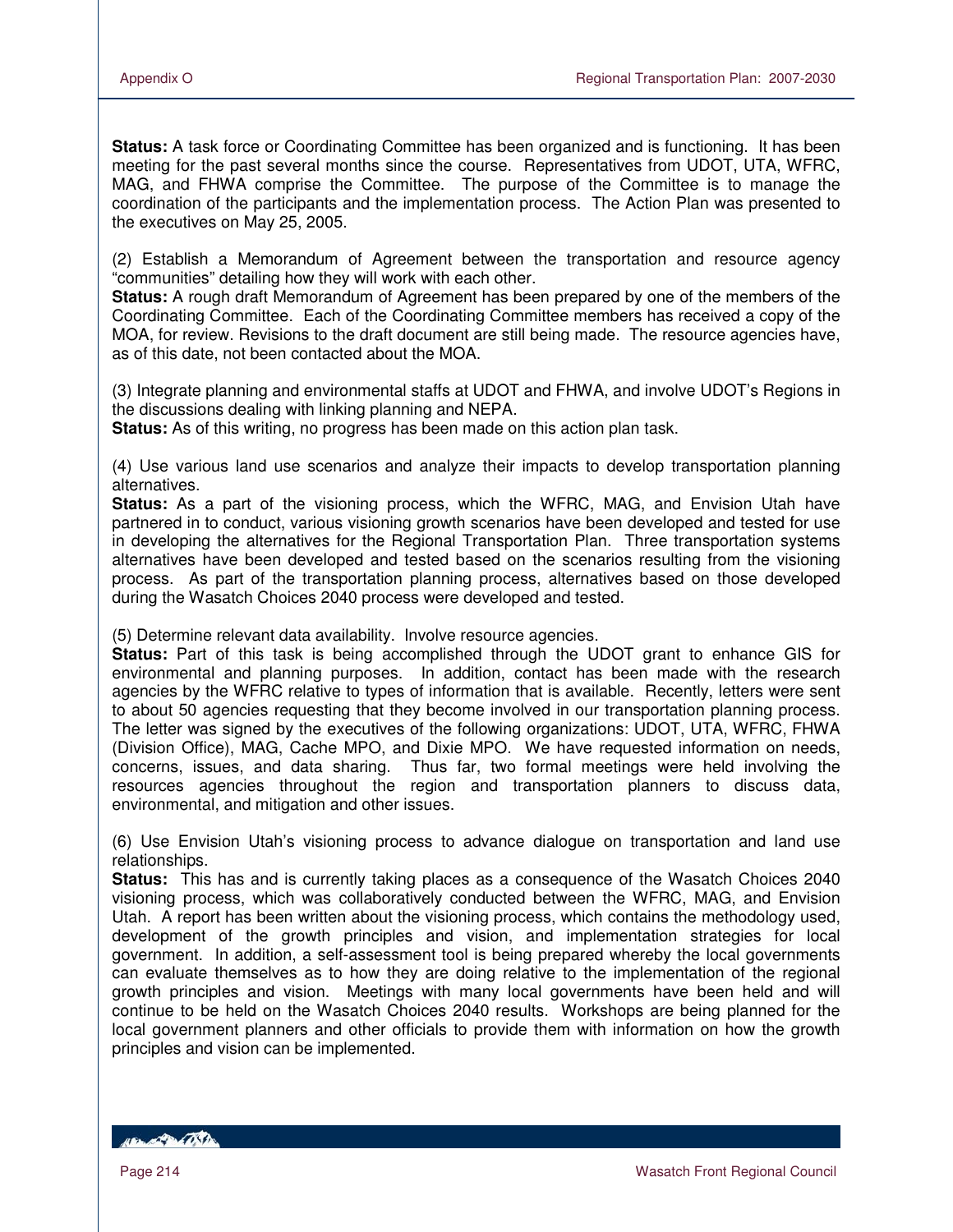(7) Use advisory committees to involve local governments in corridor studies with land use issues. **Status:** In all cases, advisory committees are established when corridor studies are conducted. A corridor study will be conducted this fiscal year on the North Legacy Transportation Corridor in Weber County, Utah. The establishment of an advisory committee comprised of those who have a stake in the corridor is a part of the project's scope of work.

(8) Convene the resource agencies to determine date needs, how best to work together during the planning process.

**Status:** The WFRC has contacted the resource agencies and two formal meetings between their representatives and the transportation planners have been held. These meetings included the discussion of what data is available and how best to work with each other.

(9) Research other transportation agencies relative to their funding of resource agency positions dedicated to transportation projects.

**Status:** UDOT has done some research on this and is familiar with the practice. UDOT has done this in the past, but currently is not funding any positions at the resource agencies.

(10) Investigate ways for FHWA to act as FTA's agent.

**Status:** The Division Office of FHWA coordinates with FTA when FTA can personally not be available for meetings and the like in order to represent the views of the agency.

(11) Use the Central Utah Project as a model for interagency collaboration and cooperation. **Status:** As of this writing, no progress has been made on this action plan task.

(12) Use a pilot corridor to test and develop ways collaboration / cooperation could be improved between the transportation and resource agency "communities." Identify lessons learned from the "Southern Corridor", SR-10, and other corridors.

**Status:** As of this writing, no progress has been made on this action plan task. There is a possibility that a test of this kind could be accomplished with the supplement to the North Legacy Transportation Corridor Study. The resource agencies will be contacted and given an opportunity to participate in the corridor study process.

(13) Use UDOT's funding grant to test the feasibility of merging planning and environmental GIS layers. Coordinate with other similar efforts.

**Status:** UDOT's grant from FHWA to upgrade GIS capabilities is currently underway and is looking into the feasibility of merging as well as enhancing the GIS layers for environmental and planning work. Progress is being made on this project, which is anticipated to be completed sometime in 2007.

(14) Provide training opportunities for planners to be trained in NEPA. The "404 / SA Group" could be used to facilitate a dialogue on common issues.

**Status:** As of this writing, no progress has been made on this action plan task.

(15) Utilize UDOT's paper on purpose and need.

**Status:** The Coordinating Committee has considered UDOT's paper on purpose and need at one of its most recent meetings. It was concluded that it serves as a good guideline for developing purpose and need statements for significant projects in the Regional Transportation Plan. The paper will be used as a guide in developing the section of the 2030 RTP dealing with "purpose and need."

*ABLACTER COMPANY*